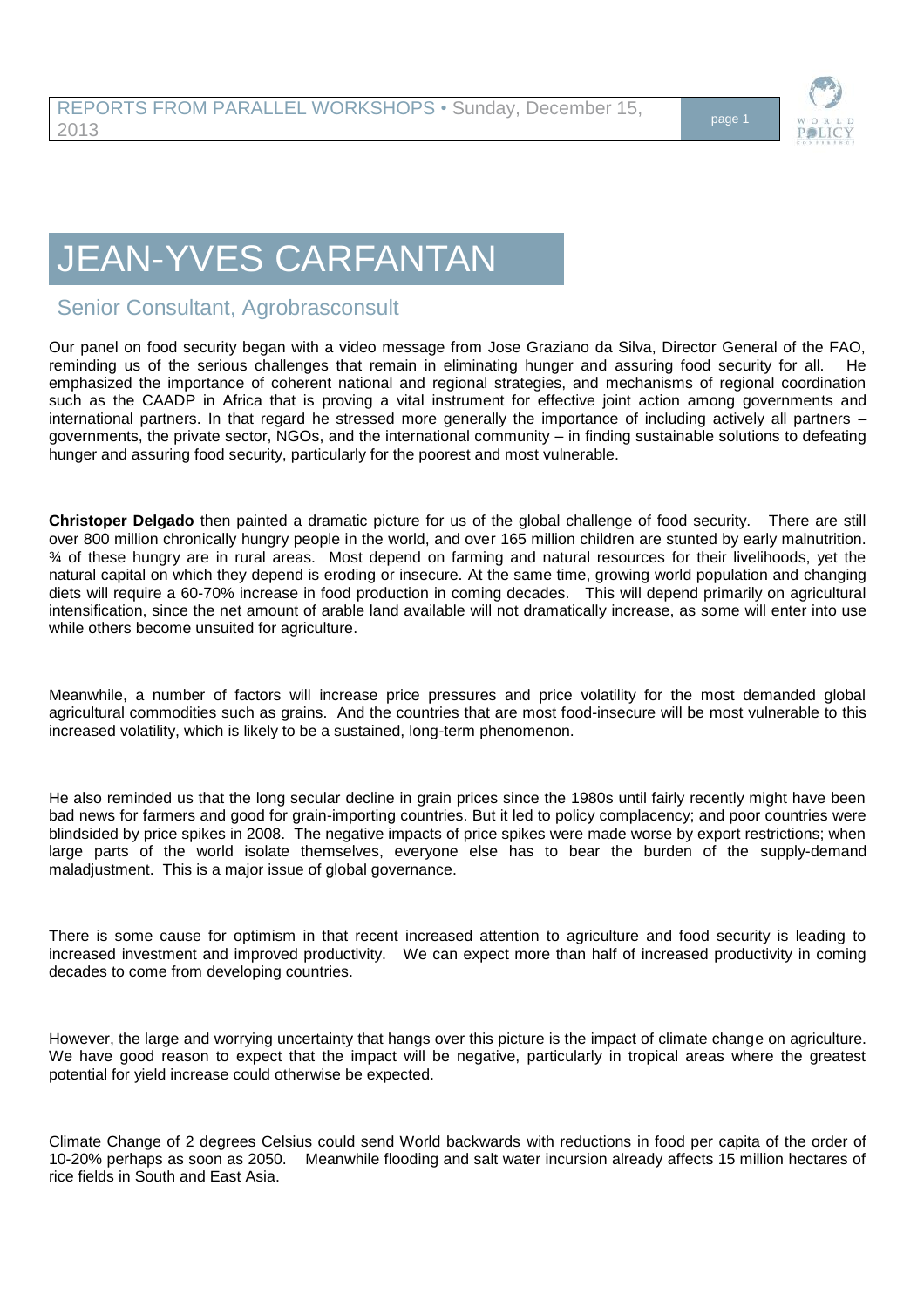

To compound matters, agriculture is itself a major contributor to greenhouse gases, so we need to find ways to intensify agriculture while mitigating its negative climate effects. This can be done, particularly through agroforestry, and integrated crop, tree, land and water management. But this kind of complex, intensively managed agriculture requires a level of technical ability and support that few poor farmers have.

So we need a climate smart agriculture that improves crop yields and livestock management to increase production, increases climate resilience of farming systems, reduces carbon emissions and increases soil carbon storage.

All of this will require smart global partnerships, innovation, investment, a strong role for the private sector, and smart government policy.

**Marcos JANK** then began by reminding us of the importance, and the difficulty, of agricultural trade liberalization as a key element in the solution. Having just come from Bali, he expressed disappointment in the progress there and concern that the tendency to favor regional trade agreements such as TPP will not really create an adequate basis for an effective global agricultural trade system.

He then reminded us of the key factors that drove Brazil's remarkable success in increasing its agricultural productivity and export competitiveness in agriculture in the past few decades. These included the more effective use of ample natural resources; increased investment; deregulation; and economies of scale (through the increase in average plot size of plot & migration of small farmers to new agricultural areas, thus extending the frontier of Brazilian agriculture).

There was a huge jump in land productivity, with a key role of EMBRAPA in adapting crop varieties to Brazil's diverse tropical agro-ecological zones. Innovation in farming techniques was also key, especially new forms of crop rotation and the expansion of double cropping in areas with long enough seasons (for example, corn as a  $2^{nd}$  crop after soybeans)

Of course, all this increased productivity would not have had the desired effect on food supply and export competitiveness without strong efforts to increase farmers' linkages to markets, which has been another key priority. And this kind of productivity increase will not be sustainable without a more positive attitude toward GMO crops, which can dramatically increase yields.

He pointed out that there are great opportunities for cooperation between Brazil and Africa in agricultural development, particularly in adapting Brazil's substantial experience with agricultural technology and productivity enhancement to African conditions.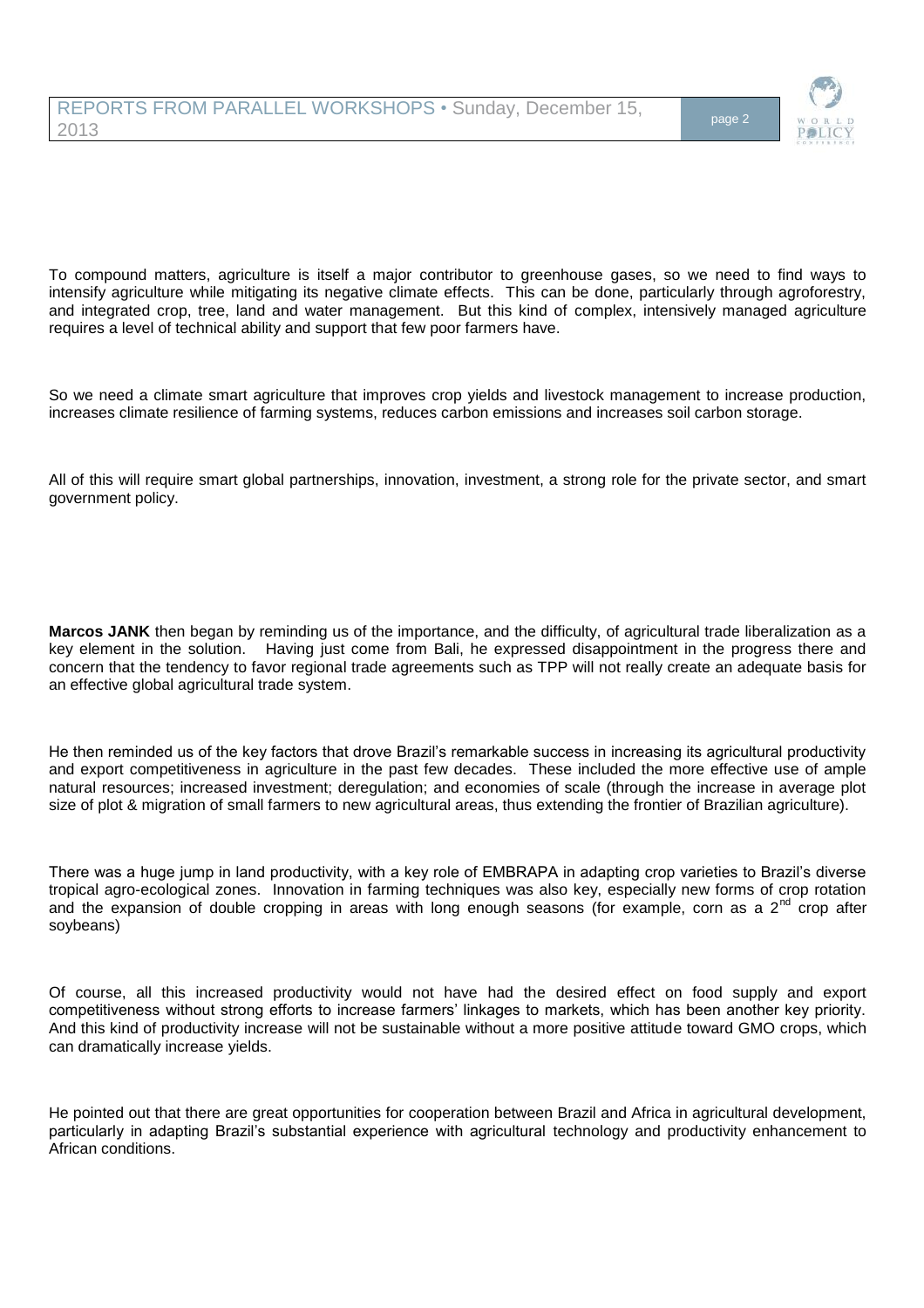**His Excellency Mr. Mahama Zoungrana**, Minister of Agriculture of Burkina Faso, then painted a detailed picture of the challenges of food security and agricultural development in his country, and how the government and all stakeholders are addressing these challenges.

86% of the population of Burkina Faso is involved in agriculture, and the vast majority of them are poor smallholders. There is much work to be done to improve yields, modernize agricultural techniques, strengthen market linkages, and reduce price and supply volatility. Investment, particularly private investment, in the agricultural sector needs to be increased, although the government has been increasing its own investment in the sector as well.

Improving agricultural performance also means improving rural livelihoods, and empowering women, who are the majority of farmers. There is also the challenge of attracting the next generation to agriculture. This also means greater efforts to secure agricultural land tenure.

Smart measures need to be taken to stabilize food supply, including development of food stocks, though this must be done in a way that is flexible and not market-distorting. Food producing areas need to be better linked to markets and to urban areas, and farmers, traders and other agricultural stakeholders need more accurate and timely market information.

Food security and agricultural development are key priorities for the government of Burkina Faso, but they cannot do it alone. A coordinated approach that involved government, the private sector, NGOs, the international community and other key stakeholders is the only way to answer this great challenge effectively and sustainably.

**Jane Karuku** reminded us that the majority of smallholder farms in Africa are women, and they are almost all poor. They work in a range of African countries to organize these farmers into groups and help them become more productive, sustainable and profitable. AGRA has developed an integrated set of strategies and programs to meet the needs of these poor smallholders. These include better access to affordable, appropriate inputs; informati These include better access to affordable, appropriate inputs; information and knowledge on proper farming and harvesting techniques; access to credit, and market linkages. AGRA also works intensively on soil health issues, post harvest loss reduction, and other efforts both to increase smallholders productivity and their *incomes.*

Policy and advocacy work are also a crucial part of their efforts, because African governments have an important role to play in developing African agriculture, and they have not uniformly lived up to the pledges they have made in recent years, particularly the pledge to devote 10% of the government budget to agricultural development. Agronomy and extension services badly need to be rebuilt after long disinvestment, and the private sector can help in this regard.

She pointed out that more investment is starting to flow into African agriculture. For example, well-designed "outgrower" models where smallholders contract to grow crops for larger agribusiness firms are becoming more common and often having a positive effect.